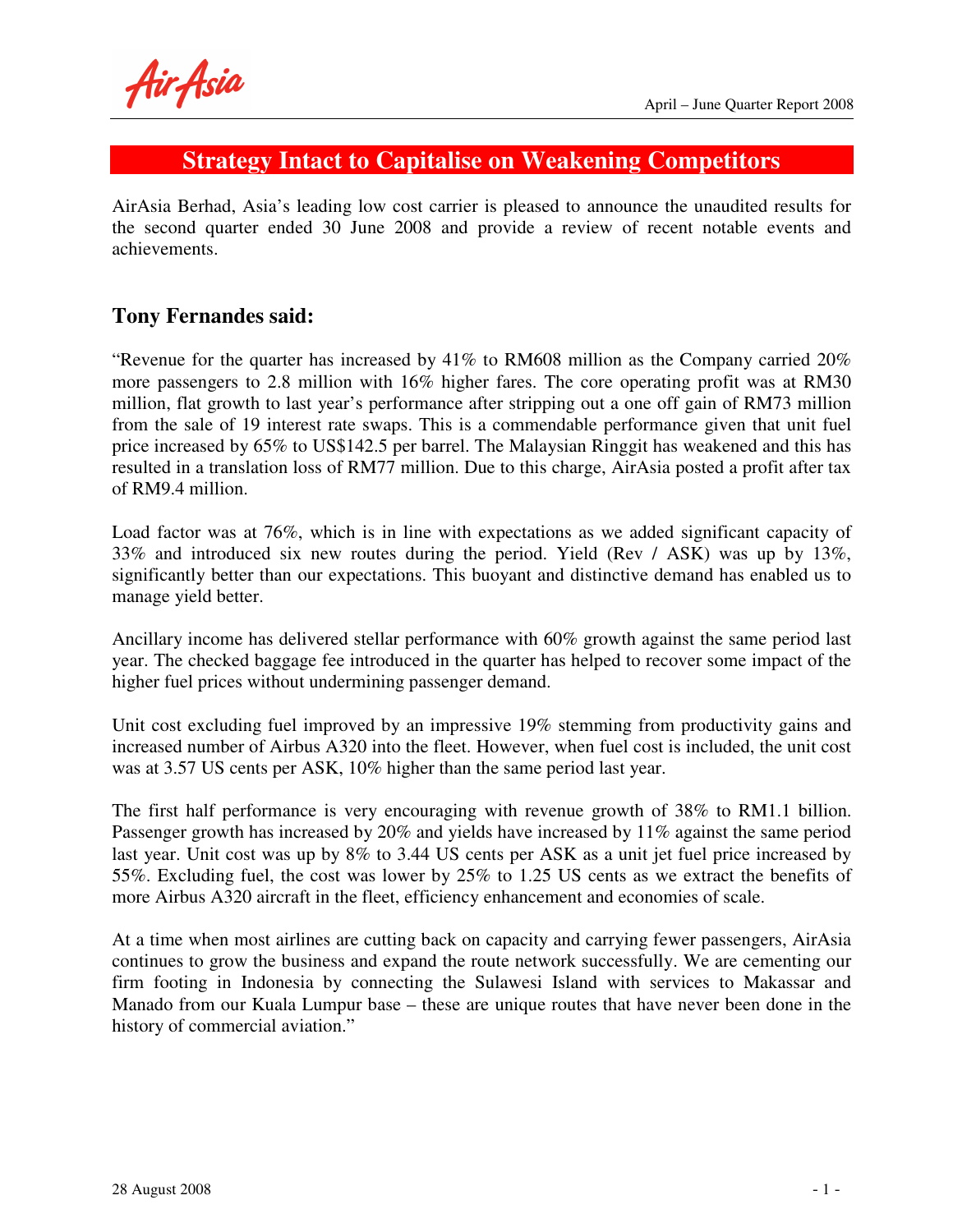Air Asia

# **Summary for the Second Quarter (April – June 2008) unaudited Financial Results**

| <b>Quarter Ended: 30 June</b><br><b>RM'000</b> | Apr-Jun<br>2008 | Apr-Jun<br>2007 | $\Delta$ (%) |
|------------------------------------------------|-----------------|-----------------|--------------|
|                                                |                 |                 |              |
| <b>Ticket Sales</b>                            | 558,020         | 400,726         | 39%          |
| Ancillary Income                               | 50,332          | 31,428          | 60%          |
| <b>Revenue</b>                                 | 608,352         | 432,154         | 41%          |
|                                                |                 |                 |              |
| <b>Core Operating Profit</b>                   | 29,984          | 29,426          | 2%           |
| Profit After Tax                               | 9,418           | 185,050         | $-95%$       |
|                                                |                 |                 |              |
| <b>Core Operating Profit Margin</b>            | 4.9%            | 6.8%            | $-1.9$ ppt   |
| Profit After Tax Margin                        | 1.5%            | 42.8%           | $-41.3$ ppt  |

### **Summary for the Second Quarter (April – June 2008) Operating Results**

| <b>Quarter Ended: 30 June</b> | <b>Apr-Jun</b><br>2008 | <b>Apr-Jun</b><br>2007 | $\Delta$ (%) |
|-------------------------------|------------------------|------------------------|--------------|
|                               |                        |                        |              |
| Passengers Carried            | 2,822,612              | 2,359,553              | 20%          |
| ASK (million)                 | 4,514                  | 3,402                  | 33%          |
| RPK (million)                 | 3,286                  | 2,745                  | 20%          |
| Seat Load Factor              | 76.4%                  | 80.7%                  | $-4.3$ ppt   |
| Average Fare (RM)             | 198                    | 170                    | 16%          |
| Rev / ASK (sen)               | 13.48                  | 12.70                  | 6%           |
| Rev / ASK (US cents)          | 4.19                   | 3.70                   | 13%          |
| Cost / ASK (sen)              | 11.49                  | 11.12                  | 3%           |
| Cost / ASK (US cents)         | 3.57                   | 3.24                   | 10%          |
| Cost / ASK-ex fuel (sen)      | 4.38                   | 5.73                   | $-24%$       |
| Cost / ASK-ex fuel (US cents) | 1.36                   | 1.67                   | $-19%$       |
| Aircraft (average)            | 36.6                   | 28.6                   | 28%          |
| Aircraft (end of period)      | 44                     | 34                     | 29%          |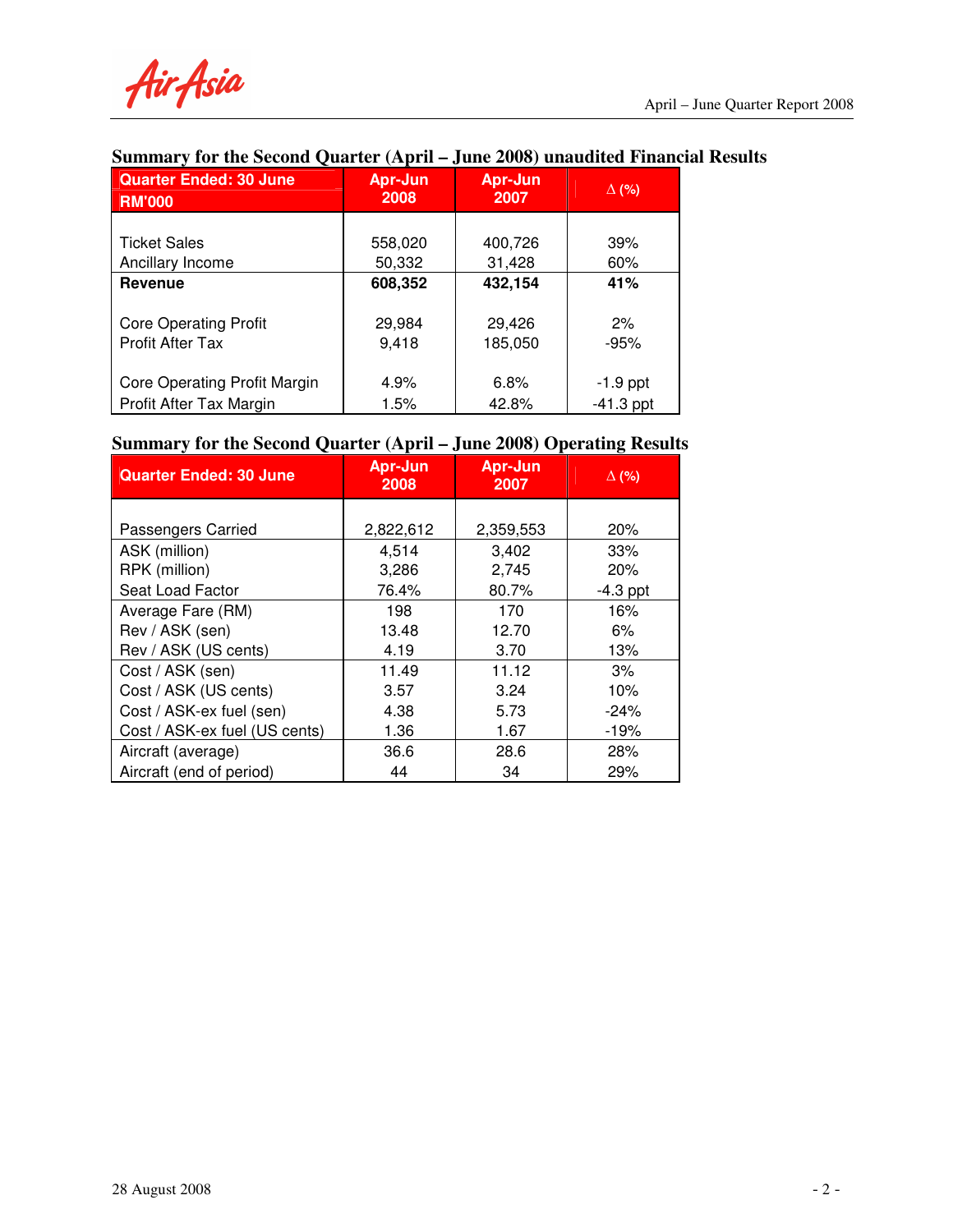April – June Quarter Report 2008

Air Asia

# **Financial Review**

#### *Business environment – demand for low fares ever so popular*

AirAsia is benefiting from the current slower economic pace growth as more people are switching to lower cost travel option. We have also managed to attract the corporate markets, who are appealed with our comprehensive and high frequency point to point network and our genuine convenient services. Our market share for the domestic Malaysia market has grown to 56% and there is room for further growth. We have launched 20 routes since the beginning of the year and the response has been very encouraging. Some of these new routes achieved profitability almost immediately.

#### *Ancillary Income – underpinning revenue growth*

Ancillary income grew by 60% to RM50.3 million, outpacing the passenger growth rate. The per passenger ancillary spend has increased by 34% to RM17.80 / pax and ancillary income now represents 8.3% of revenues. The onboard food and beverage sales have grown significantly since we have rejuvenated the offering with vast selection of hot food. The travel insurance has also grown in popularity and a greater percentage of our guests are purchasing this service. The checked baggage fee introduced in April also contributed significantly without any impact to passenger demand.

| 1 iccl composition                |                  |  |  |
|-----------------------------------|------------------|--|--|
| <b>Operational Aircraft Count</b> | <b>June 2008</b> |  |  |
| Malaysia                          | 44               |  |  |
| Thailand                          | 17               |  |  |
| Indonesia                         | 11               |  |  |
| <b>Group Total</b>                | 72               |  |  |
| <b>Aircraft Type</b>              |                  |  |  |
| # Boeing 737-300                  | 33               |  |  |
| # Airbus A320                     | 39               |  |  |

#### *Fleet Composition*

#### *Cost Highlights – survival of the fittest*

Fuel price continues to break new records up to a point whereby the industry started questioning its commercial viability. We are confident with our position; our unit cost is the lowest in the world and we continue to achieve cost reductions in other areas. We are reaping dividends from our fuel saving initiatives and investments in technology. Our fuel consumption per seat in the second quarter has improved by 3.2% against the first quarter.

#### *Malaysia Airports Berhad (MAB) – amicable solution achieved*

The Group has reached an amicable resolution with MAB. We have paid the agreed settlement amount to MAB and accordingly taken credit for the disputed cost items ruled in our favour. The Group is in constant discussion with the Malaysian government to lower airport charges for the low cost terminal and to provide incentives for high growth airlines. We share the same aspiration with the government to make Malaysia a world class aviation hub. We are confident that with the proper charges, efficient infrastructure and continued government support, this dream can be realised within a relatively short period of time.